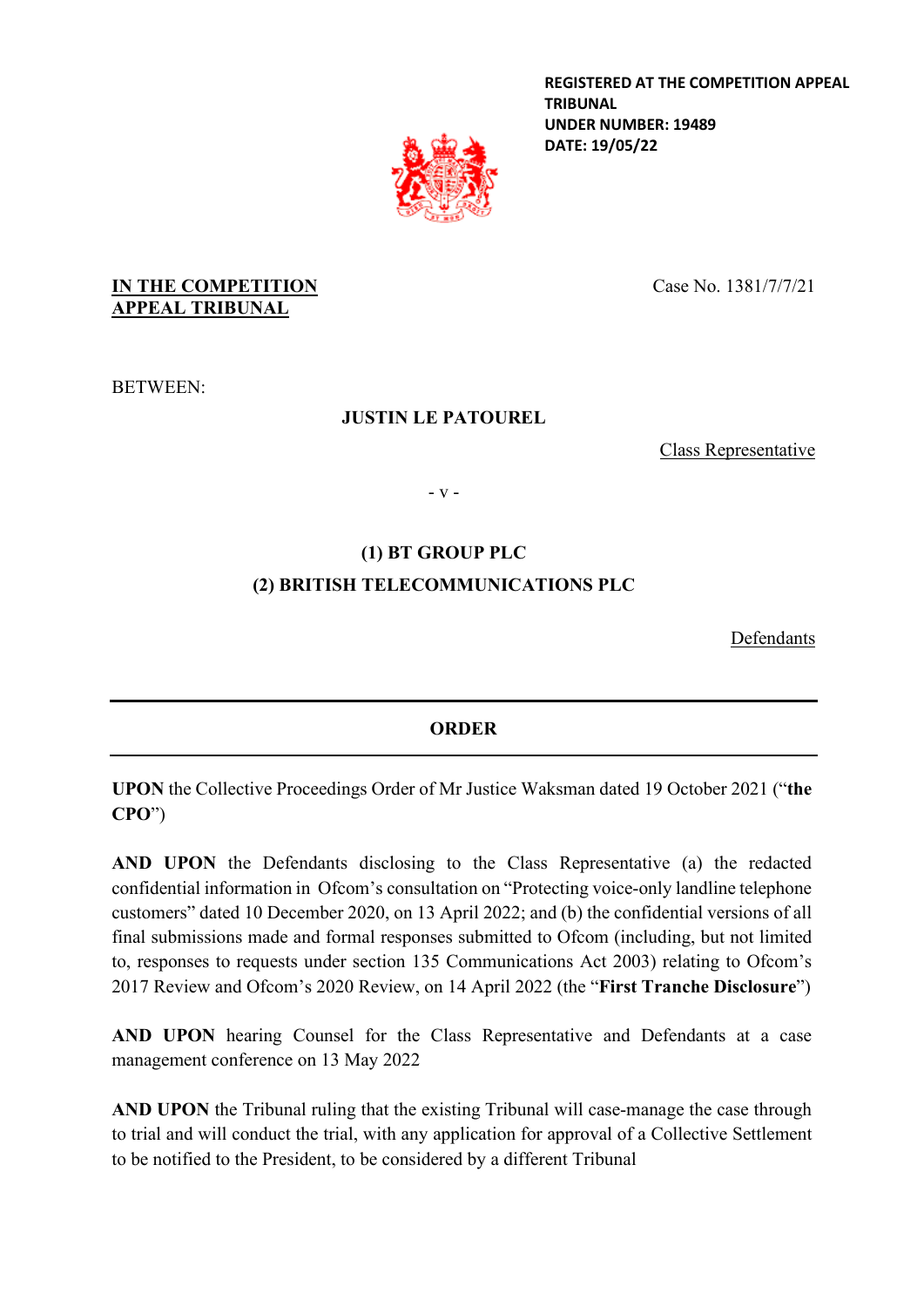**AND UPON** the Class Representative preparing an updated version of the Notice of CPO and the print advertisement in relation to that Notice, reflecting the Tribunal's comments on the same

### **IT IS ORDERED THAT:**

### **Expert evidence**

- 1. Each party shall have permission to adduce written and oral evidence in the field of regulatory and competition economics.
- 2. By **30 June 2022**, the parties' economic experts are to meet to:
	- a. Seek to agree the scope of issues for economic expert evidence;
	- b. Identify the factual material, which goes to the issues for economic expert evidence, that they wish (having regard to proportionality and to what material is likely to be available to the parties) to receive to inform their work;
	- c. Identify any gaps or limitations in the factual material available to the parties;
	- d. Seek to agree proposals for a methodology to address any missing factual material identified at paragraph 1(c) above; and
	- e. Seek to agree what (if any) disclosure of BT's data is required and, if so, the content, format and extent of any disclosure of BT's data or the provision of aggregated data or summaries of the data.
- 3. By **15 July 2022**, the parties' economic experts are to produce a joint note setting out their proposed methodology to address any missing factual or further disclosure, including any areas of agreement and disagreement.
- 4. Each party shall have permission to adduce written and oral evidence from one witness in the field of actuarial assessment relating to the estimated size of the Class as at the date of any judgment.
- 5. By **2 September 2022**, the Class Representative shall file and serve any application to adduce an expert in the field of behavioural science, such application to be determined at the next CMC.
- 6. By **8 October 2022**, BT shall file and serve any response to any application by the Class Representative pursuant to paragraph 5 of this Order.

#### **Disclosure**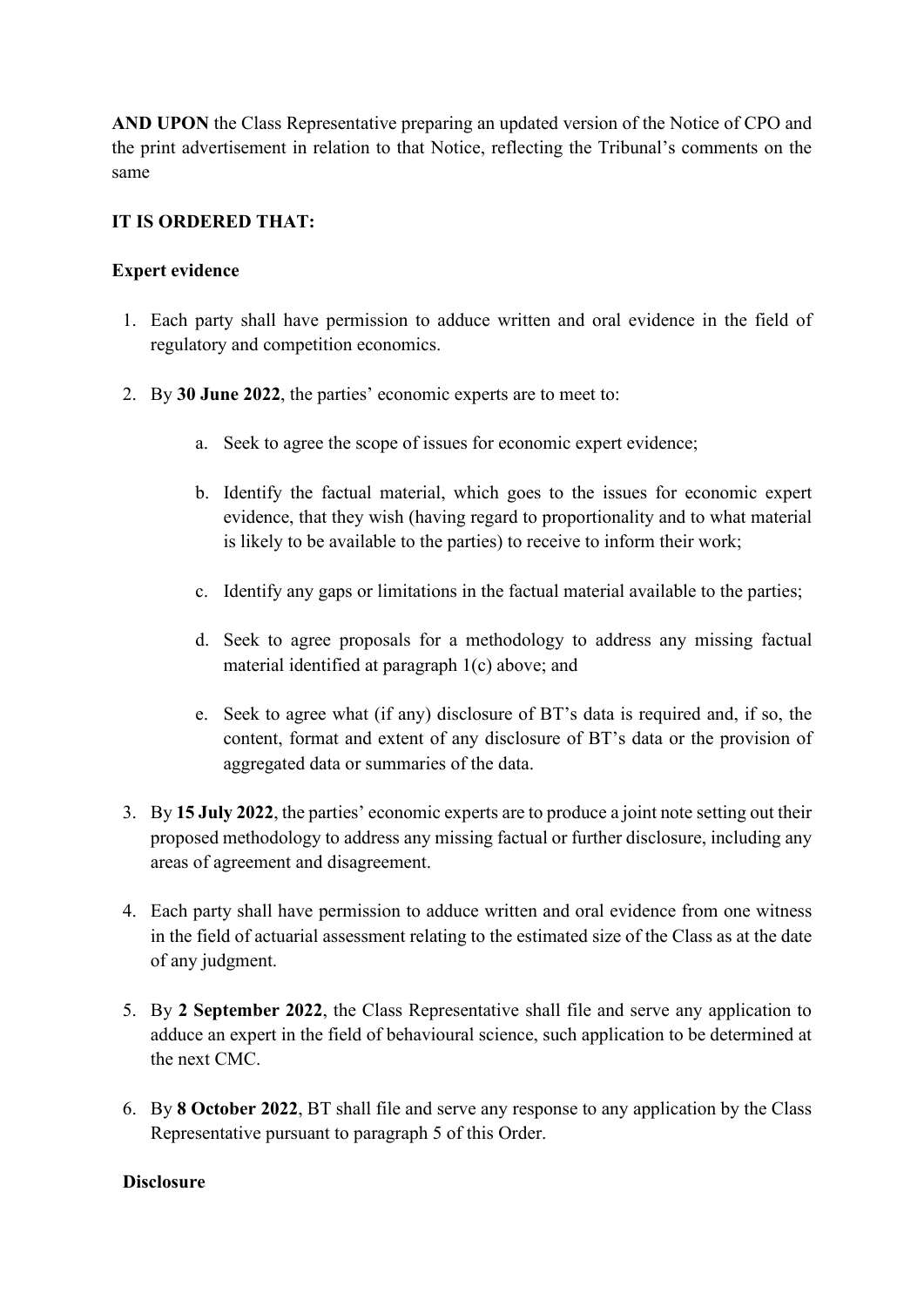- 7. The Defendants disclose to the Class Representative by **4pm on 30 August 2022** a second tranche of documents, data and information documents compromising ("**Second Tranche Disclosure**"):
	- i. relevant documents, data and information identified from the custodians agreed between the parties, during the time period agreed between the parties identified through the application of agreed search terms and the agreed review process;
	- ii. relevant price lists and board minutes identified during the time period agreed between the parties identified through the application of agreed search terms and the agreed review process; and
	- iii. any other relevant documents, data and information identified and not derived from the Defendants' various databases and systems.
- 8. The Defendants disclose to the Class Representative by 4pm on **24 October 2022** a further tranche of documents, data and information comprising ("**Third Tranche Disclosure**"):
	- i. data sourced from the various BT databases and systems, such as information on customer product usage and individual billing records; and
	- ii. any other relevant documents, data and information agreed between the parties and not previously disclosed.

### **Hearings**

- 9. There shall be a further case management conference on **18 November 2022** to consider any issues arising out of or in connection with disclosure and to set further directions to trial.
- 10. A PTR hearing shall be listed on **10 November 2023**.
- 11. A Trial shall be listed in the window **between 15 January 2024 and 5 April 2024**, with a time estimate to be confirmed at the next CMC.

### **Timetable for factual evidence**

- 12. The Class Representative and Defendants shall file and serve any signed witness statements of fact by 4pm on **27 January 2023**.
- 13. The Class Representative and Defendants shall file and serve any signed reply witnesses statements of fact by 4pm on **10 March 2023**.

### **Timetable for expert evidence**

14. The Class Representative and Defendants shall file and serve any signed expert reports by 4pm on **9 June 2023**.